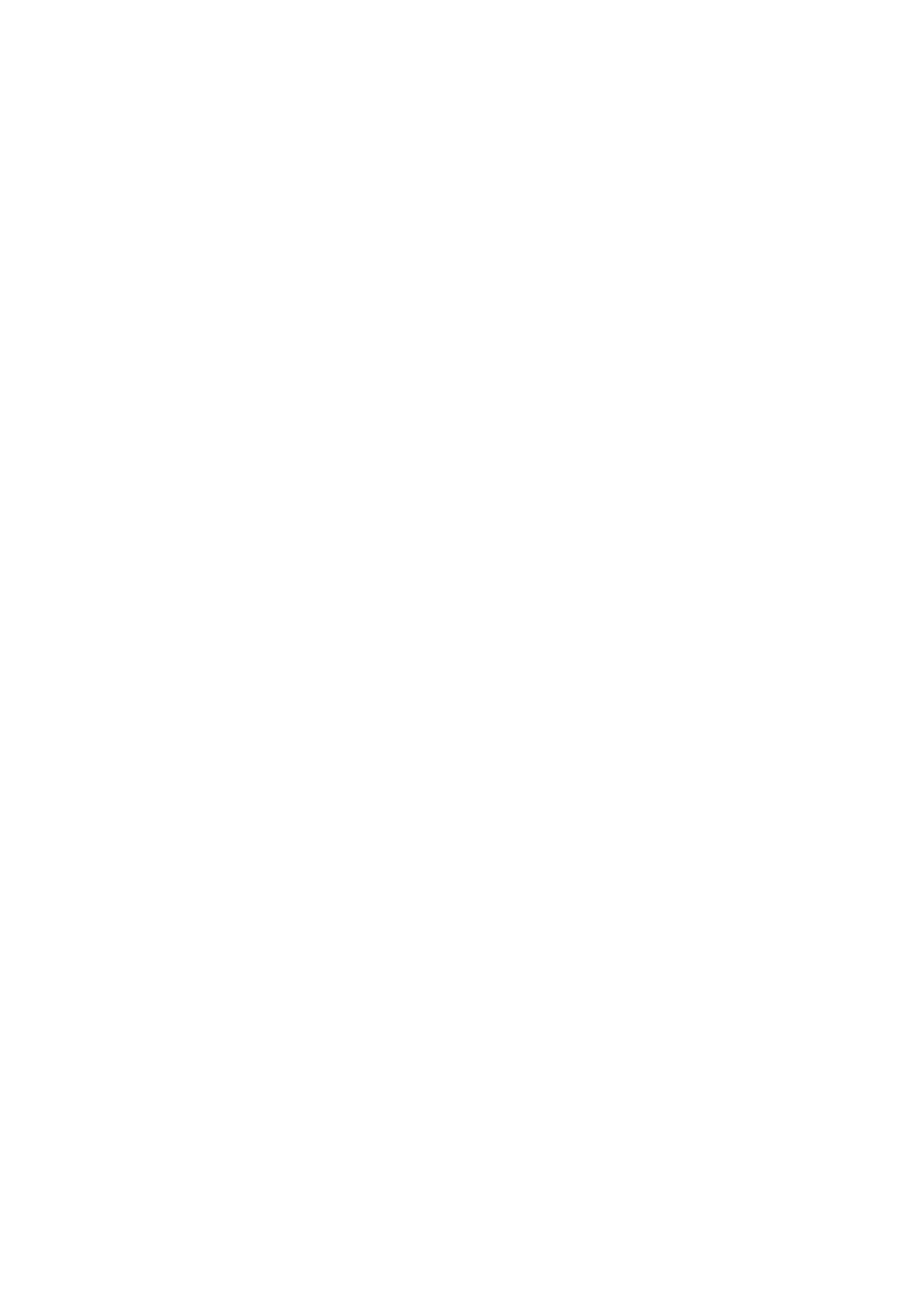# A Survey of Classes of Matrices Possessing the Interval Property and Related Properties

J. Garloff<sup>a,b</sup>, M. Adm<sup>a</sup>, and J. Titi<sup>a</sup>

*<sup>a</sup>*Department of Mathematics and Statistics, University of Konstanz, D-78464 Konstanz, Germany *b* Institute for Applied Research, University of Applied Sciences / HTWG Konstanz, D-78405 Konstanz, Germany

[Juergen.Garloff@htwg-konstanz.de,mjamathe@yahoo.com,jihadtiti@yahoo.com](Juergen.Garloff@htwg-konstanz.de, mjamathe@yahoo.com, jihadtiti@yahoo.com)

### **Abstract**

This paper considers intervals of real matrices with respect to partial orders and the problem to infer from some exposed matrices lying on the boundary of such an interval that all real matrices taken from the interval possess a certain property. In many cases such a property requires that the chosen matrices have an identically signed inverse. We also briefly survey related problems, e.g., the invariance of matrix properties under entry-wise perturbations.

**Keywords:** Matrix interval, vertex matrix, entry-wise perturbation **AMS subject classifications:** 15B48, 15B35, 15B57

# **1 Introduction**

In this paper we consider intervals  $[A] = [\underline{A}, \overline{A}]$  of real  $n \times n$ -matrices with respect to the usual entry-wise partial order and to the checkerboard partial order which is obtained from the entry-wise order by reversing the inequalities between the entries of  $\underline{A}$  and  $\overline{A}$  in a checkerboard pattern. We call a real matrix *A* a vertex matrix of [*A*] if its entries are entries of the matrices  $\underline{A}$  and  $\overline{A}$ . We survey solutions to the problem to infer from some vertex matrices of [*A*] that all matrices taken from this matrix interval possess a certain property. We do not consider related characterizations which require matrices which may not be vertex matrices, e.g., the midpoint matrix of [*A*]. It turns out that in many cases such a property requires that all minors of fixed order, *k* say, of the exposed vertex matrices have an identical sign. As a consequence, if  $k = n - 1$  they have an identically signed inverse. Such matrices are intimately related to bases of functions with optimal shape-preserving properties used in computer aided geometric design, see, e.g., [\[36\]](#page-15-0).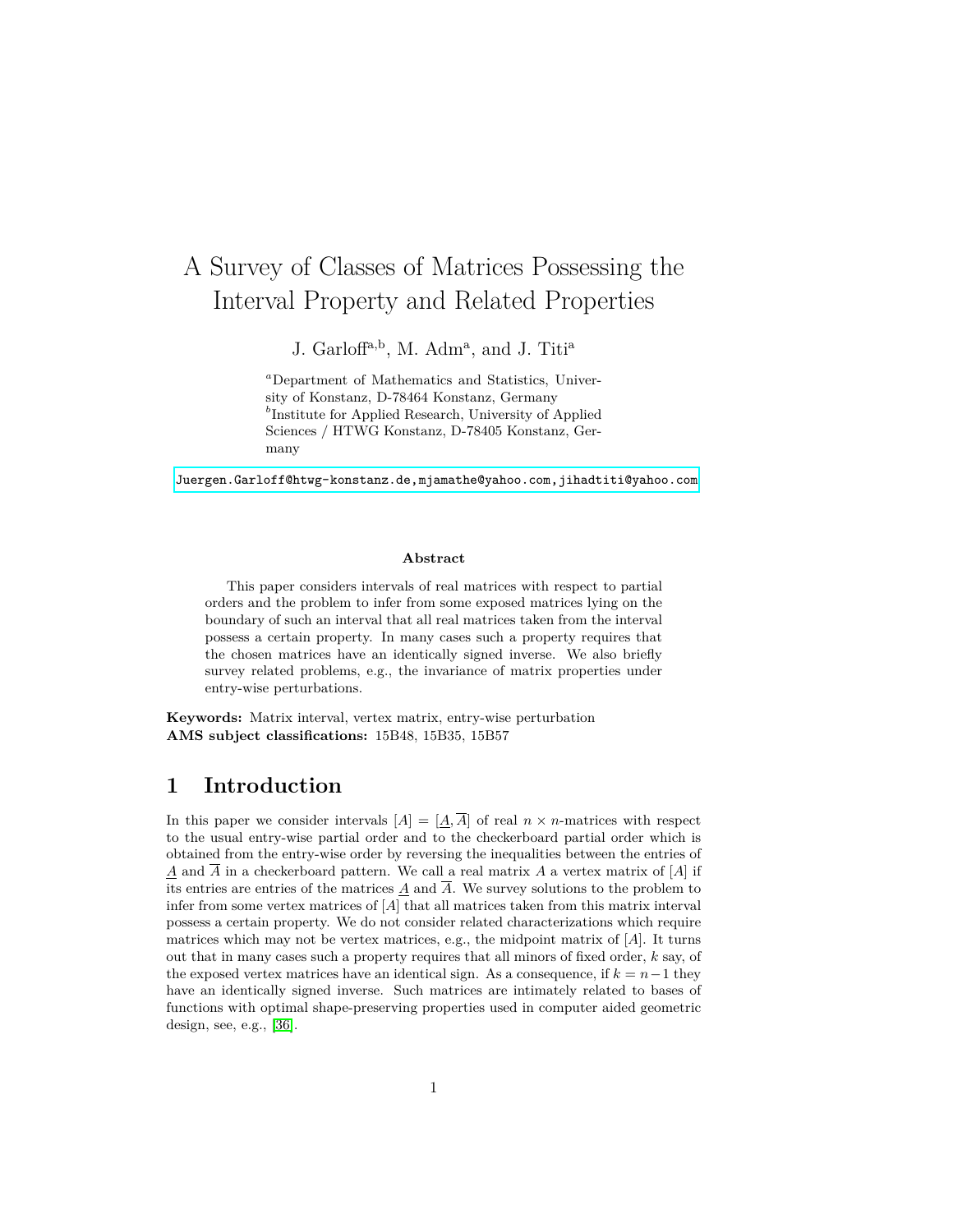The organization of our paper is as follows: In Section 2 we introduce our notation and matrix intervals. In Section 3 we present matrix properties which can be inferred from two vertex matrices of the matrix interval and in Section 4 properties which require in general more than two vertex matrices. We conclude our paper in Section 5 with a brief survey of some related problems, e.g., the persistence of matrix properties under entry-wise perturbation.

## **2 Notation and Matrix Intervals**

### **2.1 Notation**

We now introduce the notation used in our paper. For  $\kappa, n$  we denote by  $Q_{\kappa,n}$  the set of all strictly increasing sequences of  $\kappa$  integers chosen from  $\{1, 2, \ldots, n\}$ . Let A be a real  $n \times n$  matrix. For  $\alpha = (\alpha_1, \alpha_2, \ldots, \alpha_\kappa), \ \beta = (\beta_1, \beta_2, \ldots, \beta_\kappa) \in Q_{\kappa, n}$ , we denote by *A*[ $\alpha$ ]*β*] the  $\kappa \times \kappa$  submatrix of *A* contained in the rows indexed by  $\alpha_1, \alpha_2, \ldots, \alpha_\kappa$  and columns indexed by  $\beta_1, \beta_2, \ldots, \beta_{\kappa}$ . We suppress the brackets when we enumerate the indices explicitly. If  $\alpha$  and  $\beta$  are formed from consecutive rows and columns we call the submatrix  $A[\alpha | \beta]$  and det  $A[\alpha | \beta]$  *contiguous*. When  $\alpha = \beta$ , the *principal submatrix*  $A[\alpha | \alpha]$  is abbreviated to  $A[\alpha]$  and det  $A[\alpha]$  is called a *principal minor*. In the special case where  $\alpha = (1, 2, \ldots, \kappa)$ , we refer to the principal submatrix  $A[\alpha]$  as the *leading principal submatrix* (and to det *A*[*α*] as the *leading principal minor*) *of order κ*. We reserve throughout the notation  $A^* := JAJ$ , where  $J := \text{diag}(1, -1, \ldots, (-1)^{n+1})$ , and  $A^{\#}$  := *SAS*, where  $S = (s_{ij})$  is the *anti-diagonal* matrix with  $s_{ij} := \delta_{n+1-i,j}$ ,  $i, j = 1, \ldots, n$ . The absolute value of vectors and matrices is understood entry-wise.

### **2.2 Matrix Intervals**

Let  $\mathbb{R}^{n,n}$  be endowed with a partial order  $\leq$ . We consider (matrix) intervals  $[A]_{\preceq}$  $[\underline{A}, \overline{A}]$  with respect to  $\preceq$ , i.e.,

$$
[A]_{\preceq} = [\underline{A}, \overline{A}]_{\preceq} = \left\{ A \in \mathbb{R}^{n, n} \mid \underline{A} \preceq A \preceq \overline{A} \right\},\tag{1}
$$

where  $\underline{A} \preceq \overline{A}$  with  $(\underline{A})_{ij} = \underline{a}_{ij}$ ,  $(\overline{A})_{ij} = \overline{a}_{ij}$ ,  $i, j = 1, \ldots, n$ . If the underlying partial order is clear from the context we suppress the explicit reference to it.

By  $\mathbb{I}(\mathbb{R}^{n,n})$  we denote all matrix intervals with respect to  $\preceq$ . A *vertex matrix* of [*A*]  $\mathcal{A} = (a_{ij})_{i,j=1}^n$  with  $a_{ij} \in \left\{ \underline{a}_{ij}, \overline{a}_{ij} \right\}; \underline{A}$  and  $\overline{A}$  are called the *corner matrices*.

Let *V* be a fixed set of vertex matrices. We say that a set *S* of matrices *has the interval property* (*with respect to V*) if  $[A] \subset S$  whenever  $V([A]) \subset S$ . Here it is implicitly understood that  $S \subset \mathbb{R}^{n,n}$  for an arbitrary, but fixed *n*. In the sequel we abbreviate "interval property" by "IP" when referring to a specified property. We extend properties of real matrices to matrix intervals by saying that a *matrix interval has* a certain *property* if each real matrix contained in it possesses this property.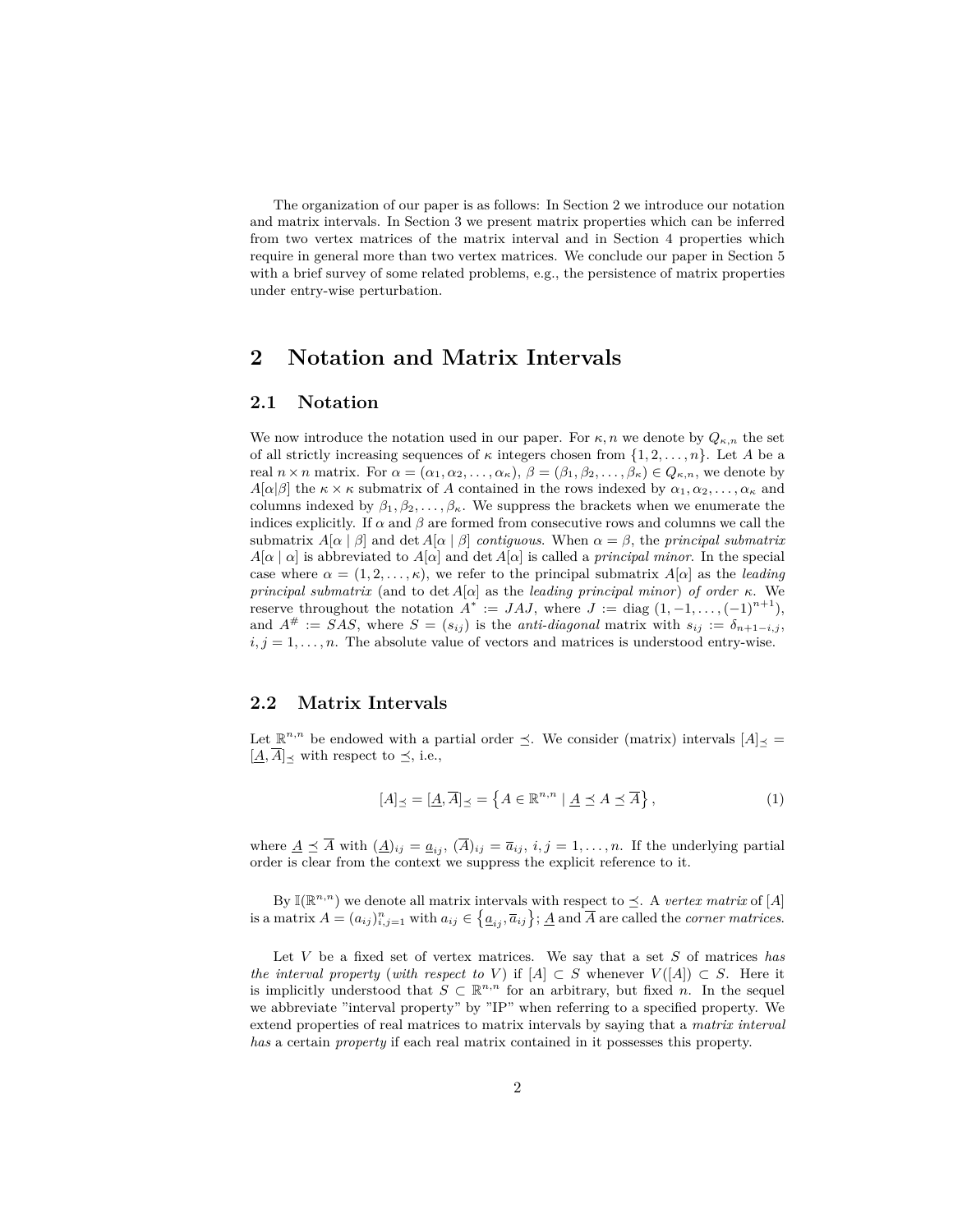# **3 Matrix Properties Which Can Be Inferred from Two Vertex Matrices**

In this section we consider  $n \times n$  matrix intervals  $[A] = [A, \overline{A}]$  with respect to the usual entry-wise partial order and the closely related checkerboard partial order. The interval property refers in both cases to  $V([A]) = \{A, \overline{A}\}.$ 

### **3.1 Matrix Intervals with Respect to the Usual Entry-wise Partial Order**

In this subsection the partial order is the usual entry-wise partial order  $\leq$ , i.e., the inequality  $A \leq B$  between  $A, B \in \mathbb{R}^{n,n}$  is understood entry-wise. Likewise the strict inequality  $A < B$  is understood entry-wise. Each matrix interval  $[A] = [A, \overline{A}]$  can also be represented as an *interval matrix*, i.e., as a matrix with entries taken from the set of the compact nonempty real intervals, i.e.,

$$
[A] = ([\underline{a}_{ij}, \overline{a}_{ij}])_{i,j=1}^n.
$$
 (2)

The first known (nontrivial) interval property concerns inverse nonnegative matrices (also termed *inverse positive matrices*, see, e.g., [\[32\]](#page-15-1), and *monotone matrices*, see, e.g., [\[30\]](#page-15-2)).

**Definition 3.1.** *A matrix*  $A \in \mathbb{R}^{n,n}$  *is called* inverse nonnegative *if A is nonsingular* and  $0 \leq A^{-1}$ ; *it is an* M-matrix *if it is inverse nonnegative and all its off-diagonal entries are nonpositive.*

**IP 3.1.1** [\[30,](#page-15-2) Corollary 3.5]: *The inverse nonnegative matrices have the interval property.*

IP 3.1.1 can also be found in [\[33,](#page-15-3) Bemerkung 1.2  $(v)$  (a), p.15]. It seems that Metelmann found this result independently of Kuttler ([\[30\]](#page-15-2) appeared in April 1971, Kurt Metelmann has submitted his dissertation [\[33\]](#page-15-3) most probably at the end of year 1971 or at the beginning of 1972). In [\[38,](#page-15-4) Theorem 4.6] an extension of IP 3.1.1 to more general sign patterns of the inverse matrix is presented. This interval property involves two vertex matrices of type *Ayz* which will be introduced in Subsection 4.2. These sign patterns include the checkerboard like sign pattern, see Subsection 3.2.

We note the following immediate consequence of IP 3.1.1.

**IP 3.1.2** [\[33,](#page-15-3) pp.27, 32, and 37]: *The following three sets of inverse nonnegative matrices have the interval property:*

- *a) The matrices whose leading principal submatrices are all inverse nonnegative (or equivalently,* see [\[33,](#page-15-3) Satz 1.8]*, allow an LDU factorization, where L and U are lower and upper triangular matrices with unit diagonal and D is a diagonal matrix, all being inverse nonnegative);*
- *b) the matrices whose contiguous principal submatrices are all inverse nonnegative;*
- *c) the matrices whose principal submatrices are all inverse nonnegative.*

The matrices considered in IP 3.1.2 c) are just the *M*-matrices, see [\[33,](#page-15-3) Satz 1.16]. So the *M*-matrices have the interval property; this result can be sharpened in the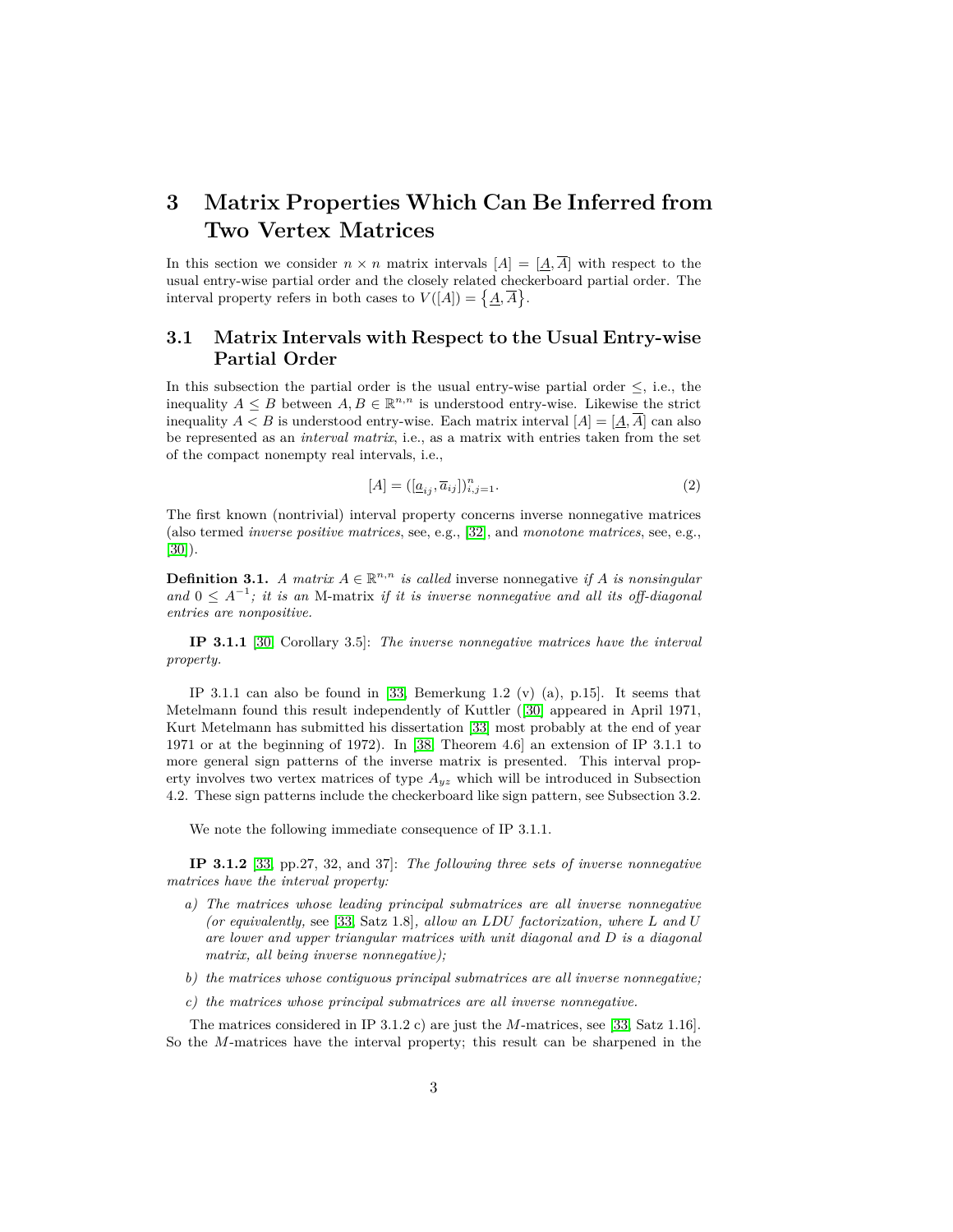way that it suffices that the matrix  $\overline{A}$  is solely supposed to have only nonpositive offdiagonal entries (without the assumption of being inverse nonnegative), see, e.g., [\[9,](#page-13-0) p.119]. Historically, IP 3.1.2 c) has also been found when studying systems of linear interval equations, see, e.g., [\[9\]](#page-13-0).

### **3.2 Matrix Intervals with Respect to the Checkerboard Partial Order**

In this subsection we employ the checkerboard partial order which is closely related to the partial order considered in Subsection 3.1.

**Definition 3.2.** We define the checkerboard partial order  $\leq^*$  as follows: For  $A, B \in$  $\mathbb{R}^{n,n}$ 

$$
A \leq^* B : \Leftrightarrow A^* \leq B^*.
$$
 (3)

Each matrix interval  $[A] = \underline{[A,\overline{A}]}<$  with respect to the partial order  $\leq$  can be represented as a matrix interval  $[\downarrow A, \uparrow A]_{\leq *}$  with respect to the checkerboard partial order and vice versa. The two corner matrices  $\downarrow A$ ,  $\uparrow A$  are given by

$$
(\downarrow A)_{ij} = \left\{ \frac{a_{ij}}{\overline{a}_{ij}} \right\}, \quad (\uparrow A)_{ij} = \left\{ \frac{\overline{a}_{ij}}{a_{ij}} \right\} \quad \text{if} \quad i + j \text{ is } \left\{ \begin{matrix} \text{even} \\ \text{odd} \end{matrix} \right\}.
$$

In this subsection we consider the following matrices. Let  $\epsilon = (\epsilon_1, \ldots, \epsilon_n)$  be a signature sequence, i.e.,  $\epsilon \in \{1, -1\}^n$ . The matrix *A* is called *strictly sign regular* (abbreviated *SSR* henceforth) and *sign regular* (abbreviated *SR*) *with signature* if 0 *<*  $\epsilon_{\kappa}$  det  $A[\alpha|\beta]$  and  $0 \leq \epsilon_{\kappa}$  det  $A[\alpha|\beta]$ , respectively, for all  $\alpha, \beta \in Q_{\kappa,n}, \kappa = 1, 2, \ldots, n$ . If *A* is *SSR* (*SR*) with signature  $\epsilon = (1, 1, \ldots, 1)$ , then *A* is called *totally positive* (abbreviated *T P*) (respectively, *totally nonnegative* (abbreviated *T N*)). If *A* is *SSR* (*SR*) with signature  $\epsilon = (-1, -1, \ldots, -1)$ , then *A* is called *totally negative* (abbreviated *t.n.*) (respectively, *totally nonpositive* (abbreviated *t.n.p.*)). If *A* is in a certain class of *SR* matrices and in addition also nonsingular then we affix *Ns* to the abbreviation of the name of the class.

Following [\[23\]](#page-14-0), we call a minor *trivial* if it vanishes and its zero value is determined already by the pattern of its zero-nonzero entries. We illustrate this definition by the following example. Let

$$
A := \left( \begin{array}{ccc} * & * & * \\ 0 & * & 0 \\ 0 & * & * \end{array} \right),
$$

where an asterisk denotes a nonzero entry. Then det *A*[2*,* 3|1*,* 2] and det *A*[1*,* 2|1*,* 3] are trivial, whereas det *A* and det  $A[1,2|2,3]$  are nontrivial minors.

**Definition 3.3.** [\[23,](#page-14-0) Definition 8] Let  $A \in \mathbb{R}^{n,n}$  and  $\epsilon = (\epsilon_1, \ldots, \epsilon_n)$  be a signature *sequence. If for all the nontrivial minors*

<span id="page-5-0"></span>
$$
0 < \epsilon_k \det A[\alpha \mid \beta] \text{ for all } \alpha, \beta \in Q_{k,n}, \ k = 1, \dots, n,\tag{4}
$$

*holds, then A is called* almost strictly sign regular *(abbreviated ASSR)* with signature  $\epsilon$ *. If*  $\epsilon = (1, \ldots, 1)$ *, then A is called* almost totally positive  $(ATP)$ *.*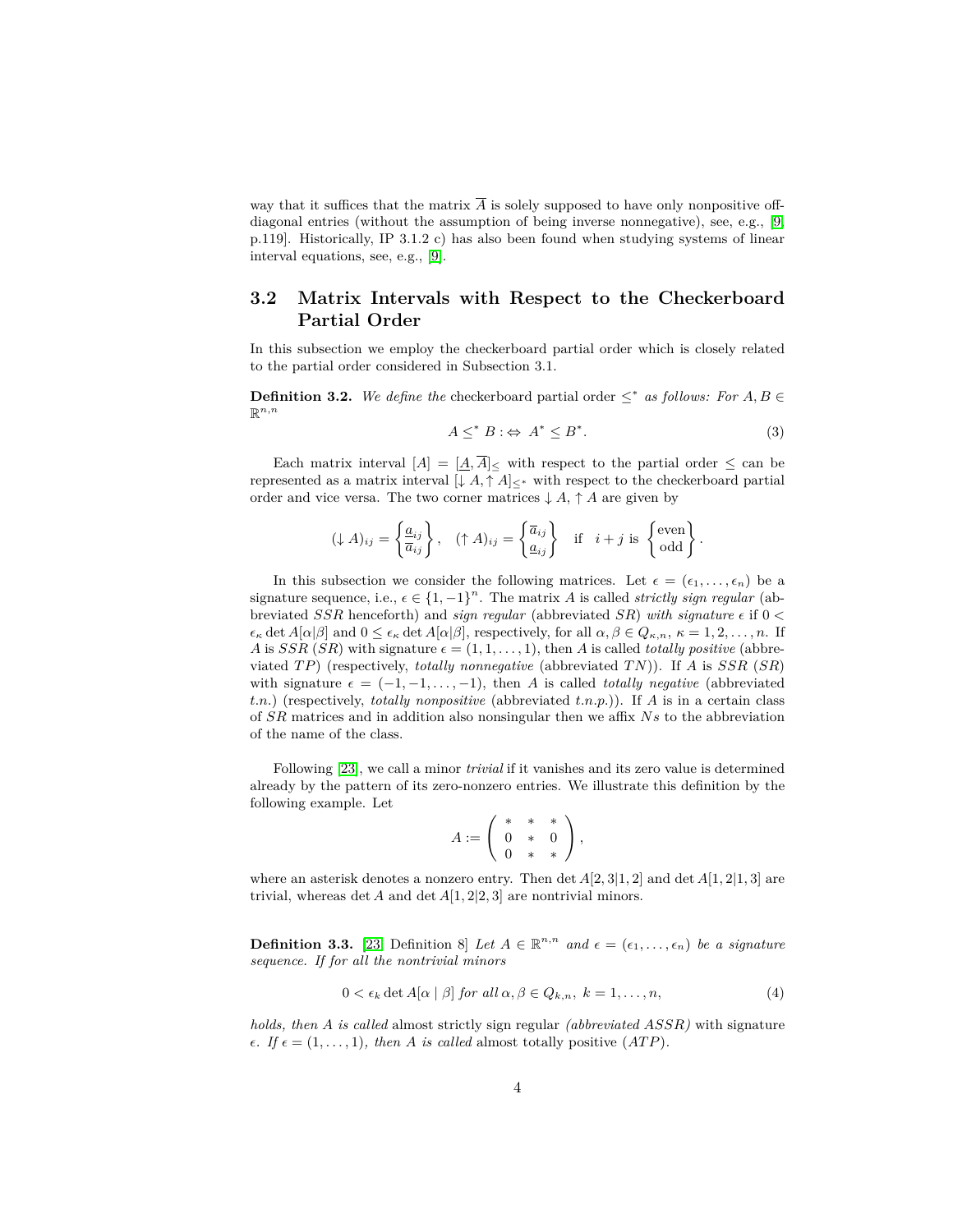For properties of the *NsASSR* matrices, in particular, a restriction of the condition [\(4\)](#page-5-0) to the nontrivial contiguous minors, see [\[23\]](#page-14-0). For a new characterization of *ATP* matrices, see [\[2,](#page-13-1) [4\]](#page-13-2).

We present now some classes of *SR* matrices which possess the interval property. In each case it is implicitly understood that the two corner matrices have the same signature.

We note a consequence of IP 3.1.1, see also [\[12,](#page-14-1) Subsection 3.2], [\[37,](#page-15-5) Subsection 3.2].

**IP 3.2.1** [\[15,](#page-14-2) Theorem 1]: *The SSR matrices with* a *fixed signature*  $\epsilon$  *have the interval property; in particular, the sets of the*  $TP$  *and the t.n. matrices have the interval property.*

In [\[8,](#page-13-3) Theorem 4.3] we apply IP 3.2.1 to derive a vertex result on the persistence of the number of poles (which are exclusively positive) of the entire family of rational functions, the numerator and denominator of which are both interval polynomials.

In relaxing the strict sign condition, we obtain the following two classes of *SR* matrices possessing the interval property.

**IP 3.2.2:** *The following two sets have the interval property:*

- *a) The NsASSR matrices with a fixed signature*  $\epsilon$  [\[7,](#page-13-4) Theorem 5.5] [\[17,](#page-14-3) Theorem 1 for  $\epsilon = (1, \ldots, 1)$ ;
- *b)* the tridiagonal NsSR matrices with a fixed signature  $\epsilon$  [\[7,](#page-13-4) Theorem 5.11] [\[15,](#page-14-2) Theorem 4 for  $\epsilon = (1, \ldots, 1)$ .

Each *SR* matrix can be arbitrarily closely approximated by *SSR* matrices, see, e.g., [\[14,](#page-14-4) Satz 17, p.311]. Furthermore, this approximation can be accomplished in a two-sided way with respect to  $\leq$  [\[15,](#page-14-2) Lemma 2]. Therefore, the nonsingularity assumption can be dropped.

**Theorem 3.1.** [\[15,](#page-14-2) Theorem 2] Let  $[\downarrow A, \uparrow A] \in \mathbb{I}(\mathbb{R}^{n,n})$  be such that

*either*

$$
\forall i, j \in \{1, \ldots, n\} \quad \underline{a}_{ij} = \overline{a}_{ij} \ \Rightarrow \ i + j \ \text{is even},
$$

*or*

$$
\forall i, j \in \{1, \ldots, n\} \quad \underline{a}_{ij} = \overline{a}_{ij} \ \Rightarrow \ i + j \ \text{is odd.}
$$

*Then the following two statements are equivalent:*

 $(i)$   $\downarrow$  *A*,  $\uparrow$  *A*] *is SR* (respectively, *NsSR*) with the same signature.

 $(iii) \downarrow A$ ,  $\uparrow A$  *are SR* (*respectively, NsSR*) with the same signature.

The rather obscure condition on the parity of the sum of indices means that entries with no variation have either an even or an odd index sum. This condition stems from the construction of a sequence of approximating intervals with respect to the checkerboard partial order. If this condition is removed the interval property does not hold. In [\[15\]](#page-14-2) it was conjectured that the interval property holds in the *T N* case if the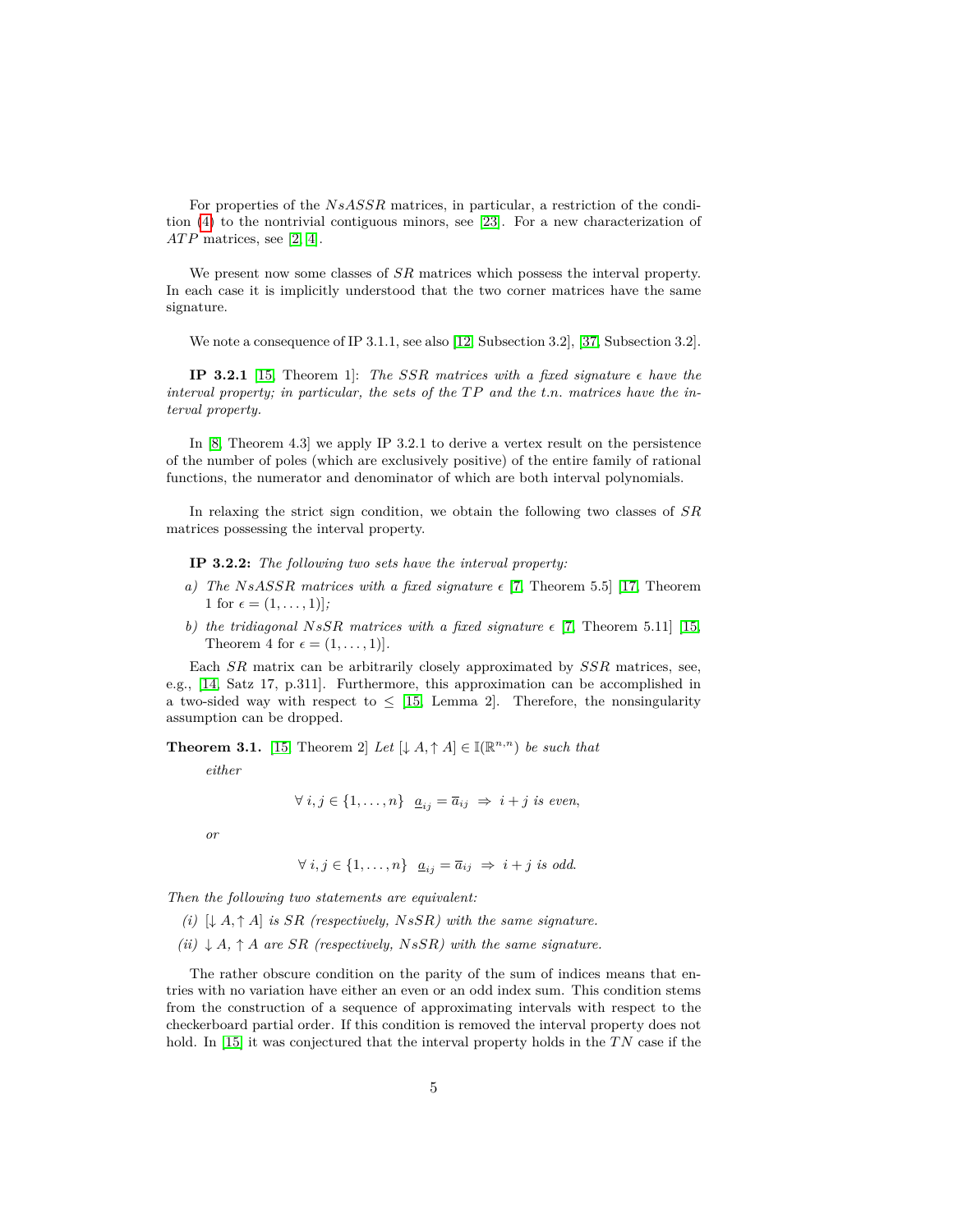assumption of the nonsingularity of the matrices  $\downarrow$  *A* and  $\uparrow$  *A* is added (then by IP 3.1.1 the matrix interval  $[\downarrow A, \uparrow A]$  is nonsingular). Subsequently, the interval property has been established for some subclasses of the *NsTN* matrices. The conjecture was finally settled in [\[3\]](#page-13-5) by making use of the so-called Cauchon algorithm [\[20,](#page-14-5) [31\]](#page-15-6); for a compressed form and further properties of this algorithm see [\[2,](#page-13-1) [4\]](#page-13-2).

**IP 3.2.3:** *The following sets of matrices have the interval property:*

- *a) The NsT N matrices* [\[3,](#page-13-5) Theorem 3.6]*;*
- *b) the NsT N matrices with a fixed pattern of their zero-nonzero minors* [\[3,](#page-13-5) Theorem 3.4]*;*
- *c) special NsT N band matrices arising, e.g., in the discretization of certain boundary value problems* [\[33,](#page-15-3) [34\]](#page-15-7)*.*

In [\[8,](#page-13-3) Theorem 3.6] we apply IP 3.2.3 a) to derive a new sufficient condition for the Hurwitz stability of an interval family of polynomials.

In some instances, the assumption of nonsingularity in IP 3.2.3 a) can be relaxed.

**Theorem 3.2.** [\[3,](#page-13-5) Corollary 3.7] *Let*  $[\downarrow A, \uparrow A] \in \mathbb{I}(\mathbb{R}^{n,n})$  *and*  $Z \in [\downarrow A, \uparrow A]$ *. If* ↓ *A* and  $\uparrow$  *A* are *TN* and  $\downarrow$  *A*[2*,...,n*] *or*  $\downarrow$  *A*[1*,...,n* − 1] *is nonsingular, then Z is T N.*

**IP 3.2.4** [\[3,](#page-13-5) Corollary 3.8]: *The tridiagonal T N matrices have the interval property.*

Now we present related results for the *t.n.p.* matrices.

**IP 3.2.5** [\[7,](#page-13-4) Theorem 5.7]: *The Ns.t.n.p. matrices A with*  $\overline{a}_{nn} < 0$  *have the interval property.*

In passing over to  $A^{\#}$  and back, IP 3.2.5 remains in force if we replace the condition  $\overline{a}_{nn}$  < 0 by  $\overline{a}_{11}$  < 0. By [\[7,](#page-13-4) Remark 1] the assumption of the negativity of  $\overline{a}_{nn}$  (and  $\overline{a}_{11}$ ) is not necessary. The following theorem shows that the nonsingularity assumption in IP 3.2.5 can be relaxed.

**Theorem 3.3.** [\[7,](#page-13-4) Corollary 5.8] *Let*  $[\downarrow A, \uparrow A] \in \mathbb{I}(\mathbb{R}^{n,n})$ ,  $Z \in [\downarrow A, \uparrow A]$ ,  $\downarrow A$  *and*  $\uparrow$  *A be t.n.p. with*  $\overline{a}_{nn} < 0$ , and

 $(i)$   $\downarrow$  *A*[2*,...,n*] *nonsingular and*  $\overline{a}_{11}$  < 0*,* 

*or*

 $(iii) \downarrow A[1, \ldots, n-1]$  *nonsingular.* 

*Then Z is t.n.p.*

If *A* is a *NsSR* matrix with signature  $\epsilon = (\epsilon_1, \ldots, \epsilon_n)$ , then *SA* and −*A* have signatures  $((-1)^{\frac{i(i-1)}{2}} \epsilon_i)$  and  $((-1)^i \epsilon_i)$ , respectively. This fact can be used to identify further sets of the *NsSR* matrices exhibiting the interval property.

**IP 3.2.6** [\[2,](#page-13-1) Theorem 4.10]: *The NsSR matrices with each of the following signatures*  $\epsilon = (\epsilon_i)_{i=1}^n$  *have the interval property:* 

 $(i) \epsilon_i = (-1)^i,$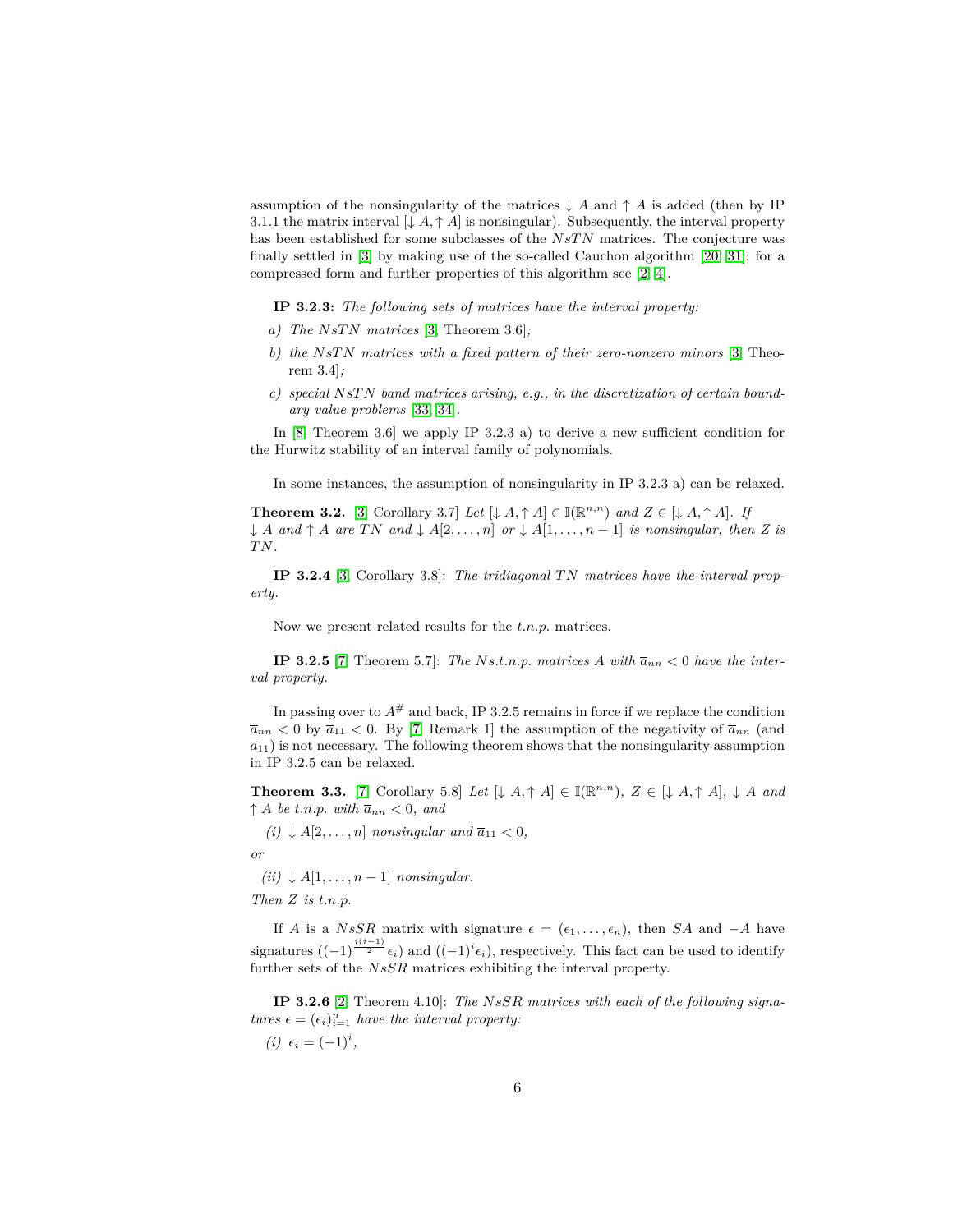(*ii*) 
$$
\epsilon_i = (-1)^{\frac{i(i-1)}{2}}
$$
,  
\n(*iii*)  $\epsilon_i = (-1)^{\frac{i(i+1)}{2}}$ ,  
\n(*iv*)  $\epsilon_i = (-1)^{i+1}$ ,  
\n(*v*)  $\epsilon_i = (-1)^{\frac{i(i-1)}{2}+1}$ ,  
\n(*vi*)  $\epsilon_i = (-1)^{\frac{i(i+1)}{2}+1}$ .

Based on the variety of subclasses of the *NsSR* matrices which possess the interval property we were led to the following conjecture. For a partial result in favor of this conjecture see IP 4.3.

**Conjecture 3.1.** *The set of the NsSR matrices with a fixed signature has the interval property.*

We conclude this section with two classes of matrices which are considered in [\[1\]](#page-13-6) and called *SDB* and *SSDB* matrices. Let  $(\epsilon_1, \epsilon_2, \ldots, \epsilon_{n-1})$  be a signature sequence and let  $K := diag(k_1, k_2, \ldots, k_n)$  be the diagonal matrix with

$$
k_1 := 1, \quad k_j := \epsilon_1 \cdot \epsilon_2 \cdots \epsilon_{j-1}, \quad j = 2, \ldots, n.
$$

Barreras and Pena showed via the matrix ˜ *K* that the *SBD* and *SSDB* matrices are signature similar to the *NsT N* and *T P* matrices, respectively [\[1,](#page-13-6) Theorem 1]. From this property they obtained directly by using IP 3.2.1 and IP 3.2.3 a) the following theorem.

**Theorem 3.4.** [\[1,](#page-13-6) Theorems 3 and 11] *Let*  $A, B, Z \in \mathbb{R}^{n,n}$  *and*  $(\epsilon_1, \epsilon_2, \ldots, \epsilon_{n-1})$  *be a signature sequence. If*  $KAK \leq^* KZK \leq^* KBK$  *and A and B are* (*S*)*SBD matrices with the signature sequence*  $(\epsilon_1, \epsilon_2, \ldots, \epsilon_{n-1})$ *, then Z is a* (*S*)*SBD matrix with the same signature sequence.*

# **4 Matrix Properties Which Require in General More than Two Vertex Matrices**

In this section we consider instances in which the interval property requires in general more than two vertex matrices. The underlying partial ordering is the usual entry-wise partial order.

## **4.1 Properties Requiring at Most**  $2^{n^2-n}$  or  $2^{(n^2-n)/2}$  Vertex **Matrices**

### a) **Inverse** *M***-Matrices:**

**Definition 4.1.** *A matrix A is an* inverse *M*-matrix *if it is nonsingular and*  $A^{-1}$  *is an M-matrix.*

For properties and examples of these matrices the reader is referred to [\[24,](#page-14-6) [26\]](#page-14-7).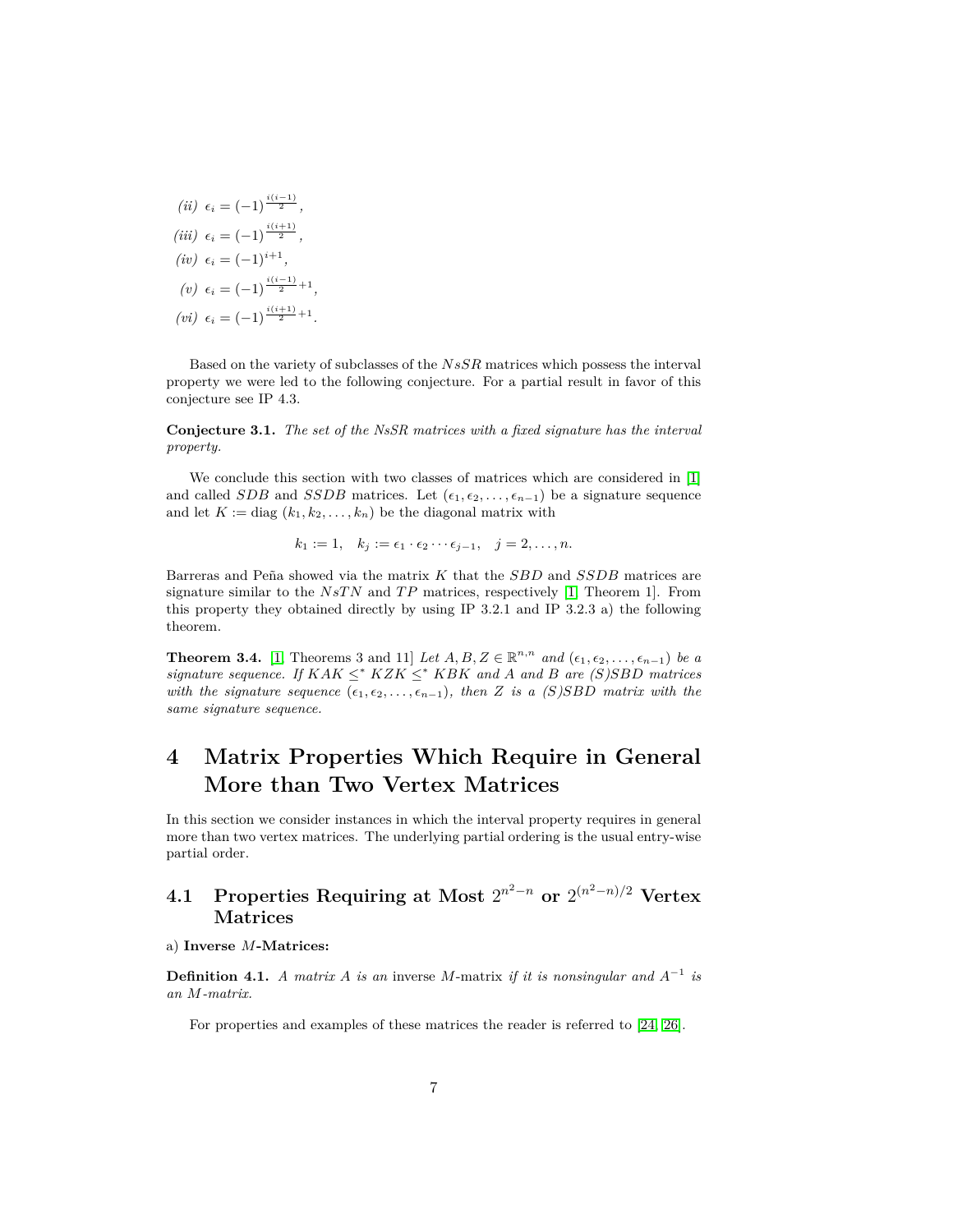**IP 4.1** [\[25,](#page-14-8) Theorem, p.241], see also [\[26,](#page-14-7) Theorem 9.7]: *The set of the inverse M-matrices has the interval property with respect to all vertex matrices.*

In [\[25\]](#page-14-8) examples of matrix intervals are presented which show that we cannot expect that IP 4.1 is true with respect to a smaller set of vertex matrices. However, the set  $V([A])$  can slightly be restricted to the subset containing all vertex matrices  $A = (a_{ij})_{i,j=1,\dots,n}$  with  $a_{ii} = \underline{a}_{ii}, i = 1,\dots,n$ , since for each inverse *M*-matrix *A* and each nonnegative diagonal matrix  $D$  the matrix  $A + D$  is an inverse  $M$ -matrix, too, [\[26,](#page-14-7) Theorem 1.7].

#### b) **Diagonal stability:**

<span id="page-9-2"></span>**Definition 4.2.** *A matrix*  $A \in \mathbb{R}^{n,n}$  *is called* positive semidefinite *if*  $0 \le x^T A x$  *for each*  $x \in \mathbb{R}^n$  *and* positive definite *if*  $0 < x^T A x$  *for each*  $x \in \mathbb{R}^n \setminus \{0\}$ *.* 

**Definition 4.3.** *A matrix A is called* diagonal stable *if a positive definite diagonal matrix D exists* such that  $AD + DA^T$  *is positive definite.* 

Examples of diagonal stable matrices are the *M*-matrices and the inverse *M*matrices [\[24,](#page-14-6) Theorem 2]. For properties and many applications of these matri-ces see the monograph [\[27\]](#page-14-9). We choose  $V([A])$  as the set of all vertex matrices  $A = (a_{ij})_{i,j=1,\dots,n}$  with  $a_{ii} = a_{ii}, i = 1,\dots,n$ , and the property that if  $a_{ij} = a_{ij}$ (respectively,  $\bar{a}_{ij}$ ) then  $a_{ji} = \underline{a}_{ji}$  (respectively,  $\bar{a}_{ji}$ ),  $j = i + 1, \ldots, n$ . The cardinality of this vertex set is at most  $2^{n(n-1)/2}$  and we have the following interval property.

**IP 4.2** [\[11,](#page-14-10) Theorem 1 (ii)]: *The set of the diagonally stable matrices has the interval property.*

## <span id="page-9-1"></span>**4.2 Properties Requiring at Most** 2 <sup>2</sup>*n*−<sup>1</sup> **Vertex Matrices**

Each matrix interval  $[A] = [\underline{A}, \overline{A}]$  can be represented as  $\{A \in \mathbb{R}^{n,n} \mid |A - A_c| \leq \Delta\}$ , where  $A_c := \frac{1}{2}(\overline{A} + \underline{A})$  is the *midpoint matrix* and  $\Delta := \frac{1}{2}(\overline{A} - \underline{A})$  is the *radius matrix*, in particular,  $\underline{A} = A_c - \Delta$  and  $\overline{A} = A_c + \Delta$ .

With  $Y_n := \{ y \in \mathbb{R}^n \mid |y_i| = 1, i = 1, ..., n \}$  and  $T_y := \text{diag}(y_1, y_2, ..., y_n)$  we define matrices  $A_{yz} := A_c - T_y \Delta T_z$  for all  $y, z \in Y_n$ . The definition implies that for all  $i, j = 1, ..., n$ 

$$
(A_{yz})_{ij} = (A_c)_{ij} - y_i(\Delta)_{ij} z_j = \begin{cases} \overline{a}_{ij} & \text{if } y_i z_j = -1, \\ \underline{a}_{ij} & \text{if } y_i z_j = 1, \end{cases}
$$

so that all matrices  $A_{yz}$  are vertex matrices. In this subsection we choose  $V([A])$  as the matrices  $A_{yz}$  for  $y, z \in Y_n$ . Since  $A_{yz} = A_{-y,-z}$  for all  $y, z \in Y_n$ , the cardinality of  $V([A])$  is at most  $2^{2n-1}$ .

The following properties of  $[A]$  can be inferred from the set  $V([A])$ :

a) **Nonsingularity:** Forty necessary and sufficient conditions for a matrix interval to be nonsingular are presented in [\[41\]](#page-15-8); some of them involve the set  $V([A])$ .

<span id="page-9-0"></span>**Theorem 4.1.** [\[41,](#page-15-8) Theorem 4.1 (xxxii), (xxxiii)] *Let*  $[A] \in \mathbb{I}(\mathbb{R}^{n,n})$ *. The following three statements are equivalent:*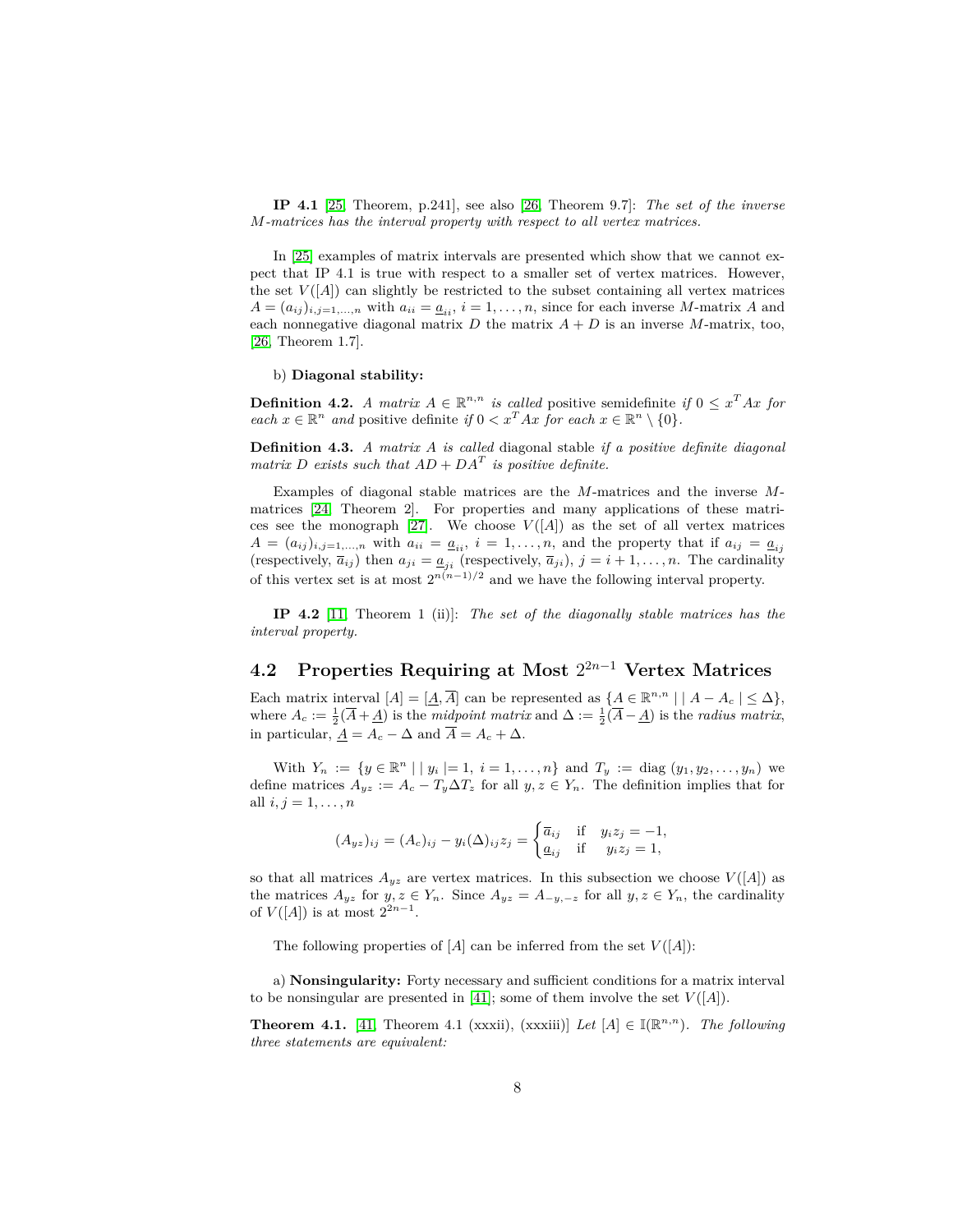- *(i)* [*A*] *is nonsingular.*
- *(ii)*  $0 < \det A_{yz} \cdot \det A_{y'z'}$  *for each*  $y, z, y', z' \in Y_n$ *.*
- *(iii)*  $0 < \det A_{yz} \cdot \det A_{y'z}$  *for each*  $y, y', z \in Y_n$  *such that*  $y$  *and*  $y'$  *differ in exactly one entry.*

The equivalence of (i) and (ii) in Theorem [4.1](#page-9-0) was already proven in [\[10\]](#page-13-7). In [\[29,](#page-15-9) Theorem 2.2] it was shown that in statement (ii) the set  $V([A])$  cannot be replaced by a nonempty proper subset.

b) **Nonsingular sign regular matrices**, see Subsection 3.2: Inspection of the poof of [\[16,](#page-14-11) Theorem 4] shows that the proof does not depend on the special choice of the sign of the minors of fixed order (in [\[16\]](#page-14-11) all signs are taken as 1, i.e., the *T N* case is considered) and we obtain therefore the following interval property, cf. Conjecture 3.1.

**IP 4.3:** *The set of the NsSR matrices with a fixed signature has the interval property.*

c) **Inverse stability:**

**Definition 4.4.** *A matrix A is called* inverse stable *if it is nonsingular and*  $0 < |A^{-1}|$ .

By the continuity of the determinant a matrix interval is inverse stable if it is nonsingular and each entry of the inverse stays either positive or negative through the entire matrix interval.

**IP 4.4** [\[39,](#page-15-10) Theorem 2.1]: *The set of the inverse stable matrices with identical sign pattern of their inverses has the interval property.*

### **4.3** Properties Requiring at Most  $2^{n-1}$  or  $2^n$  Vertex Ma**trices**

In this subsection we consider in parts a) and b) the vertex matrices  $A_{yz}$  introduced in Subsection [4.2](#page-9-1) with  $y = z$ . In part c) we employ their dual vertex matrices  $A_{-z,z}$ . In both cases, the cardinality of  $V([A])$  is reduced to at most  $2^{n-1}$ . In part d) we use the matrices  $A_{\pm z,z}$ ; thus the cardinality of  $V([A])$  is at most  $2^n$ .

#### a) *P***-matrices:**

**Definition 4.5.** *A matrix is called P*(*P*0)-matrix *if all its principal minors are positive (nonnegative).*

Instances of the *P*-matrices considered so far in this paper are the *M*-matrices, the *NsT N* matrices, the inverse *M*-matrices [\[24,](#page-14-6) Corollary 1], and the diagonally stable matrices. Inspection of the proof to  $[11,$  Theorem 1  $(i)$  shows that the matrices used therein are just the matrices *Azz* and we have the following interval property.

**IP 4.4** [\[11,](#page-14-10) Theorem 1 (i) and Remark (b)]: *The set of the P*(*P*0)*-matrices has the interval property.*

[\[11,](#page-14-10) Theorem 2] shows that for the *P*-matrices the set *V* ([*A*]) cannot be replaced by a nonempty proper subset. For the interval property of matrices with alternating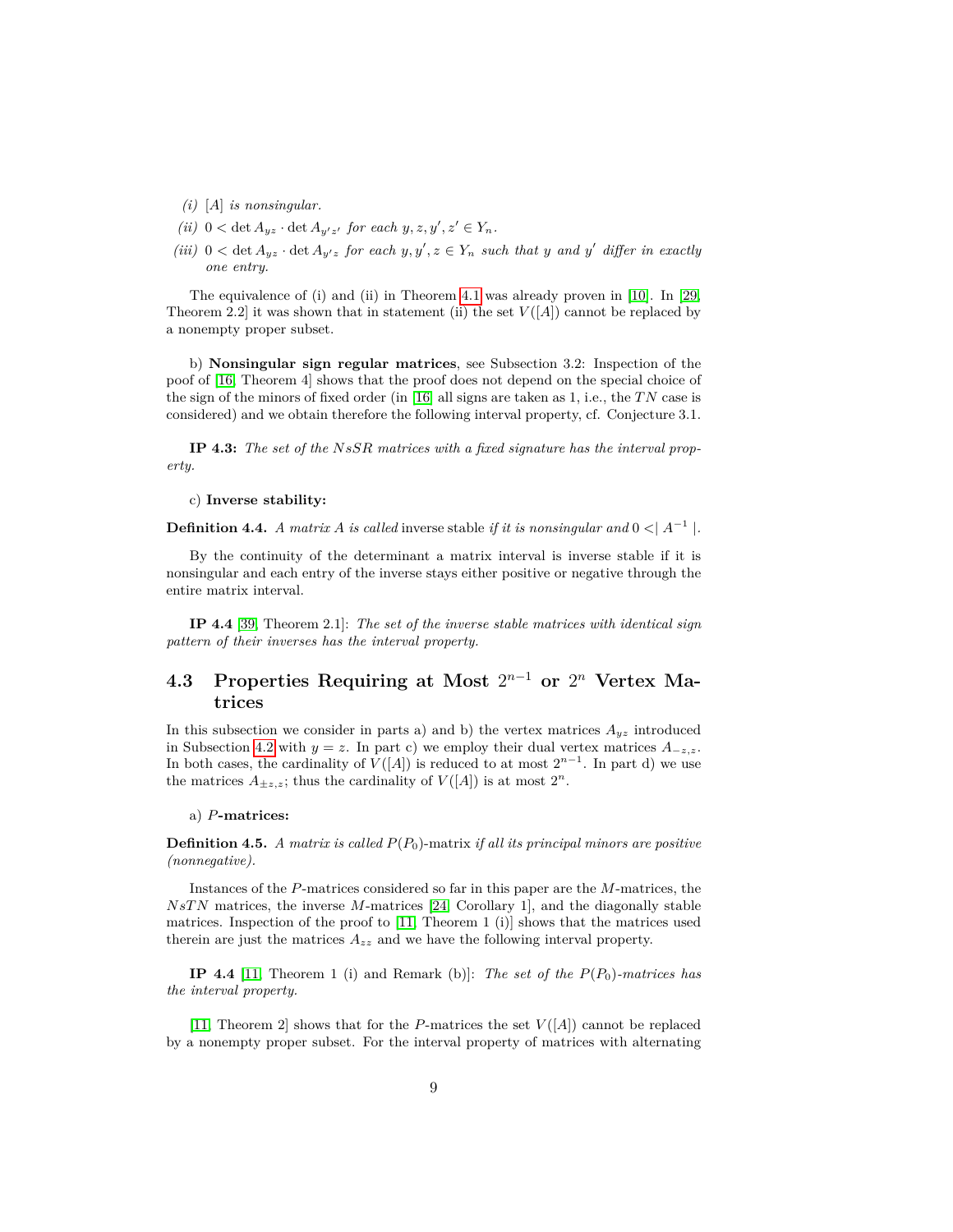sign of their principal minors see [\[11,](#page-14-10) Remark (b)].

b) **Positive** (semi)definiteness<sup>[1\)](#page-11-0)</sup>:

**IP 4.5** [\[40,](#page-15-11) Theorem 2]: *The set of the positive (semi)definite matrices has the interval property.*

In [\[29,](#page-15-9) Theorem 2.2] it was shown that in the positive definite case the set  $V([A])$ cannot be replaced by a nonempty proper subset.

We consider now symmetric positive (semi)definite matrices and consequently only those matrices in the given matrix interval [*A*] which are symmetric; this set is denoted by [*A*]*sym*. We also require that [*A*] is *symmetric* by which we mean in mild abuse of our definition at the very end of Subsection 2.2 that the two corner matrices of [*A*] are symmetric. Note that then each matrix  $A_{zz}$  is symmetric, too. Since a symmetric positive (semi)definite matrix is a  $P(P_0)$ -matrix, we may also use IP 4.4 to obtain immediately the following theorem.

<span id="page-11-1"></span>**Theorem 4.2.** [\[11,](#page-14-10) p.40] *Let* [*A*] *be a symmetric matrix interval. Then*  $[A]_{sym}$  *contains only positive (semi)definite matrices if and only if all the vertex matrices from V* ([*A*]) *are positive (semi)definite.*

In passing we mention a conjecture related to [\[39,](#page-15-10) Theorem 1.2] and Theorem [4.2](#page-11-1) on the square of the first pivot in the Cholesky decomposition (which is identical to the reciprocal value of the entry in the bottom right position of  $A^{-1}$ ).

**Conjecture 4.1.** [\[18,](#page-14-12) Conjecture 1] *Let*  $[A] \in \mathbb{I}(\mathbb{R}^{n,n})$  *be symmetric and*  $[A]_{sym}$  *contain only positive definite matrices. Then the function* det  $A/\det A[1,\ldots,n-1]$  at*tains its minimum value on*  $[A]_{sym}$  *at a matrix*  $A_{zz}$  *with*  $z \in Y_n$ *.* 

c) **Hurwitz stability**:

**Definition 4.6.** *A matrix is called* Hurwitz stable *if all its eigenvalues have negative real parts.*

It is well-known that the Hurwitz stability of a matrix interval cannot in general be inferred from the Hurwitz stability of all of its vertex matrices, see [\[19,](#page-14-13) p.395] and [\[40,](#page-15-11) p.181]. However, if a matrix *A* is symmetric then *A* is Hurwitz stable if and only if −*A* is positive definite. Using this fact, the following theorem can be shown.

<span id="page-11-2"></span>**Theorem 4.3.** [\[40,](#page-15-11) Theorem 6] *Let* [*A*] *be a symmetric matrix interval. Then* [*A*] *is Hurwitz stable if and only if each vertex matrix*  $A_{-z,z}$ ,  $z \in Y_n$ , *is Hurwitz stable.* 

In [\[29,](#page-15-9) Theorem 2.2] it was shown that a further reduction of the set  $Y_n$  is impossible: without checking all  $2^{n-1}$  matrices  $A_{-z,z}$  we cannot guarantee that all  $A \in [A]$ are Hurwitz stable. In [\[42\]](#page-15-12) matrices are considered which are connected with mathematical models of ecosystems describing the effects a species may have on itself and its surrounding species. It is demonstrated on some examples that a few vertex matrices of this type may suffice to conclude that the entire matrix interval is Hurwitz stable.

d) **Schur stability**:

<span id="page-11-0"></span><sup>&</sup>lt;sup>1)</sup> See Definition [4.2.](#page-9-2)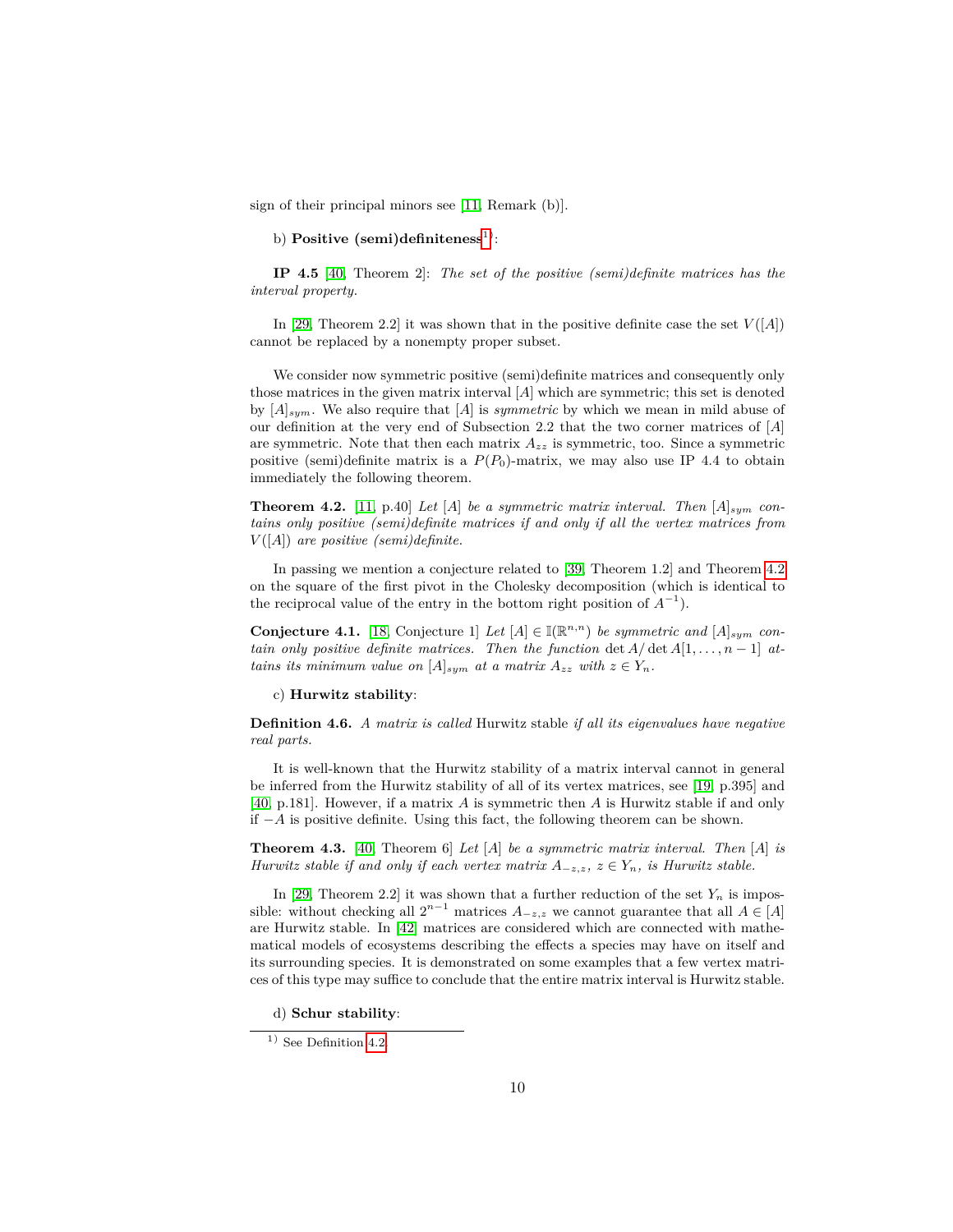**Definition 4.7.** *A matrix is called* Schur stable *if the modulus of all its eigenvalues is less than* 1*.*

It is well-known that the Schur stability of the vertex matrices of a matrix interval does not imply the Schur stability of the entire matrix interval, see, e.g., [\[35\]](#page-15-13). In the symmetric case, however, we have the following result. In contrast to Theorem [4.3](#page-11-2) the conclusion concerns only [*A*]*sym*.

**Theorem 4.4.** [\[21,](#page-14-14) Corollary 2] *Let* [*A*] *be a symmetric matrix interval. Then* [*A*]*sym contains only Schur stable matrices if and only if each vertex matrix*  $A_{\pm z,z}$ ,  $z \in Y_n$ , is *Schur stable.*

For a survey of 'interval properties' of polynomial families related to stability and further applications see [\[19\]](#page-14-13).

# **5 Related Problems**

In this last section we consider a related problem, viz. to find for the single entries of a matrix *A* exhibiting a certain property an (respectively, the maximum) allowable perturbation such that this property (or related properties) is retained for all perturbed matrices.

In [\[5,](#page-13-8) [6\]](#page-13-9) the first two authors of the present paper solve this problem for two subclasses of the *TN* matrices. Specifically, they give in [\[5\]](#page-13-8) for a tridiagonal (not necessarily nonsingular) *T N* matrix the largest amount by which each of its single entries (inside the tridiagonal band and on the second sub- and superdiagonal) can be perturbed such that the resulting matrix remains *T N*. In [\[6\]](#page-13-9) for each single entry of a *T P* matrix the largest amount for the persistence of total positivity is provided. For both classes of matrices the maximum allowable perturbation is presented in terms of ratios of minors of the unperturbed matrix.

Next we consider the problem of allowable perturbation of the single entries of a tridiagonal *M*-matrix. A perturbation which retains the *M*-matrix sign pattern leads to an *M*-matrix if the (generalized) strict diagonal dominance is maintained. Any perturbation inside the tridiagonal band which destroys the *M*-matrix sign pattern results in a matrix which is not inverse nonnegative [\[28,](#page-15-14) Theorem 5]. In, e.g., [\[28,](#page-15-14) [22\]](#page-14-15) the problem of a positive entry-wise perturbation outside the tridiagonal band is considered. Such matrices are no longer *M*-matrices but may indeed be inverse nonnegative. In [\[22\]](#page-14-15) the maximum allowable perturbation for each entry outside the tridiagonal band is presented, provided in terms of ratios of entries on the first suband superdiagonal and principal minors of the given matrix. It is noted that if the column index of the perturbed entry above (below) the tridiagonal band is increased (decreased) than the actual maximum allowable perturbation decreases. Generally speaking, the farther the perturbed entry is away from the main diagonal, the smaller the maximum allowable perturbation. Specification to the case of a tridiagonal *M*matrix with Toeplitz structure, i.e., the entries along each diagonal are identical, is given, too. Furthermore, the persistence of inverse nonnegativity under simultaneous perturbation of more than one entry is considered therein.

Finally, we mention that in [\[32\]](#page-15-1) a class of inverse nonnegative matrices is considered which cannot be entry-wise increased without losing the property of being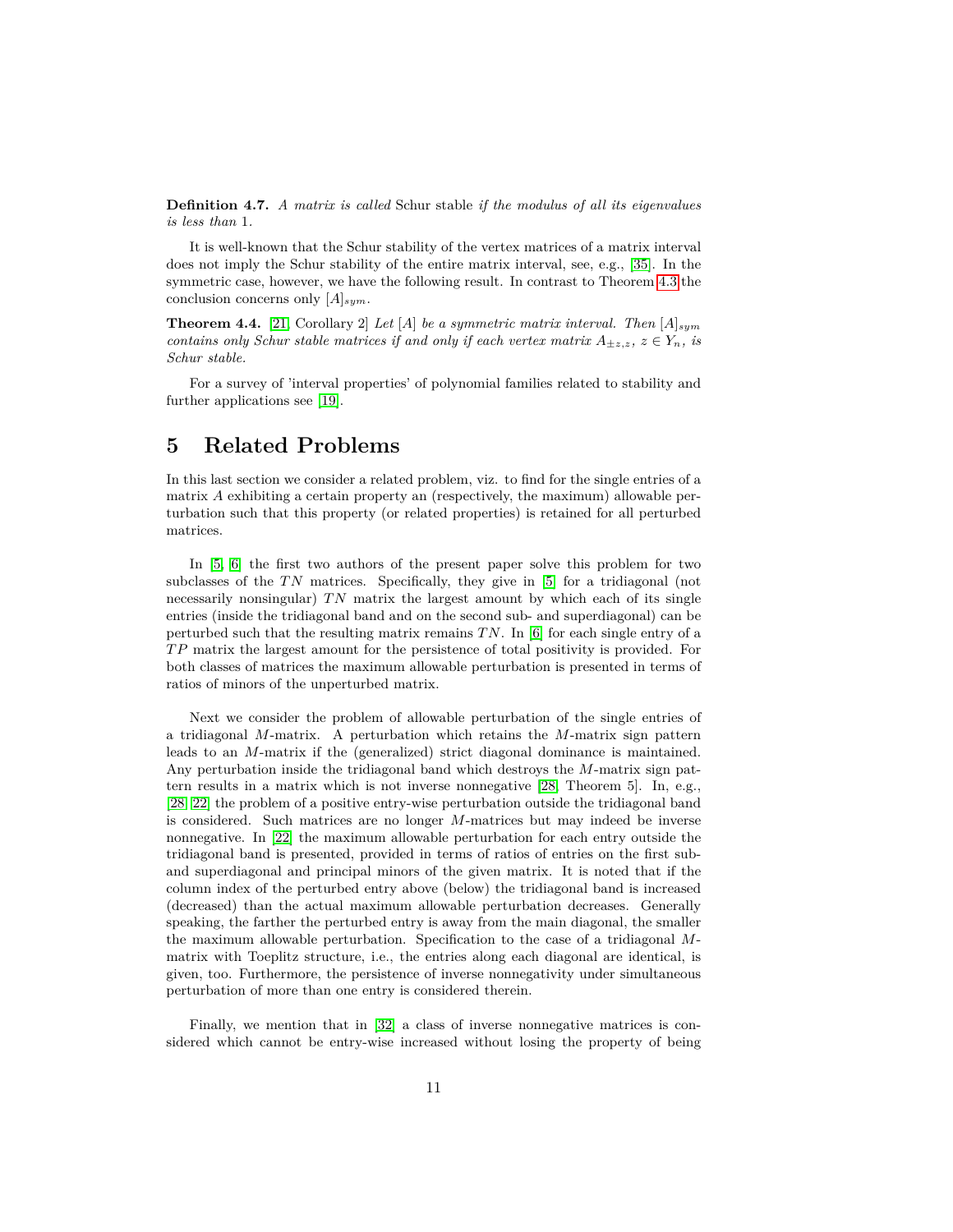inverse nonnegative. On the other hand, it is shown therein that each entry of an inverse nonnegative matrix can be decreased by a sufficiently small positive amount without destroying inverse nonnegativity.

Presistence of diagonal stability under entry-wise perturbation is considered in [\[13,](#page-14-16) Section V]

# **Acknowledgements**

We thank Jiří Rohn for his comments on our paper. Mohammad Adm gratefully acknowledges support from the German Academic Exchange Service (DAAD) and Jihad Titi from the Manfred Ulmer scholarship.

# **References**

- <span id="page-13-6"></span>[1] Álvaro Barreras and Juan M. Peña. Intervals of structured matrices. In: Chérif Amrouche et al., editors., *Monogr. Mat. Garci'a Galdeano*, to appear.
- <span id="page-13-1"></span>[2] Mohammad Adm. *Perturbation and Intervals of Totally Nonnegative Matrices and Related Properties of Sign Regular Matrices*. PhD thesis, University of Konstanz, Konstanz, Germany, 2015.
- <span id="page-13-5"></span>[3] Mohammad Adm and Jürgen Garloff. Intervals of totally nonnegative matrices. *Linear Algebra Appl.*, 439:3796–3806, 2013.
- <span id="page-13-2"></span>[4] Mohammad Adm and Jürgen Garloff. Improved tests and characterizations of totally nonnegative matrices. *Electron. J. Linear Algebra*, 27:588–610, 2014.
- <span id="page-13-8"></span>[5] Mohammad Adm and Jürgen Garloff. Invariance of total nonnegativity of a tridiagonal matrix under element-wise perturbation. *Oper. Matrices*, 8(1):129– 137, 2014.
- <span id="page-13-9"></span>[6] Mohammad Adm and Jürgen Garloff. Invariance of total positivity of a matrix under entry-wise perturbation and completion problems. In *Contemporary Mathematics,* ed. by Carlos M. da Fonseca et al.*,* Amer. Math. Soc., Providence, RI, 2016, to appear.
- <span id="page-13-4"></span>[7] Mohammad Adm and Jürgen Garloff. Intervals of special sign regular matrices. *Linear Multilinear Algebra*, 2016, to appear, doi:10.1080/03081087.2015.1090388.
- <span id="page-13-3"></span>[8] Mohammad Adm, Jürgen Garloff, and Jihad Titi. Total nonnegativity of matrices related to polynomial roots and poles of rational functions. *J. Math. Anal. Appl.*, 434(1):780–797, 2016.
- <span id="page-13-0"></span>[9] Wihelm Barth and Erich Nuding. Optimale Lösung von Intervallgleichungssystemen. *Computing*, 12:117–125, 1974.
- <span id="page-13-7"></span>[10] Martin Baumann. A regularity criterion for interval matrices. In: Jürgen Garloff et al., editors., *Collection of Scientific Papers Honoring Prof. Dr. Karl Nickel on the Occasion of his 60th Birthday Vol. I,* Institute for Applied Mathematics, University of Freiburg, Freiburg, pages 45–49, 1984.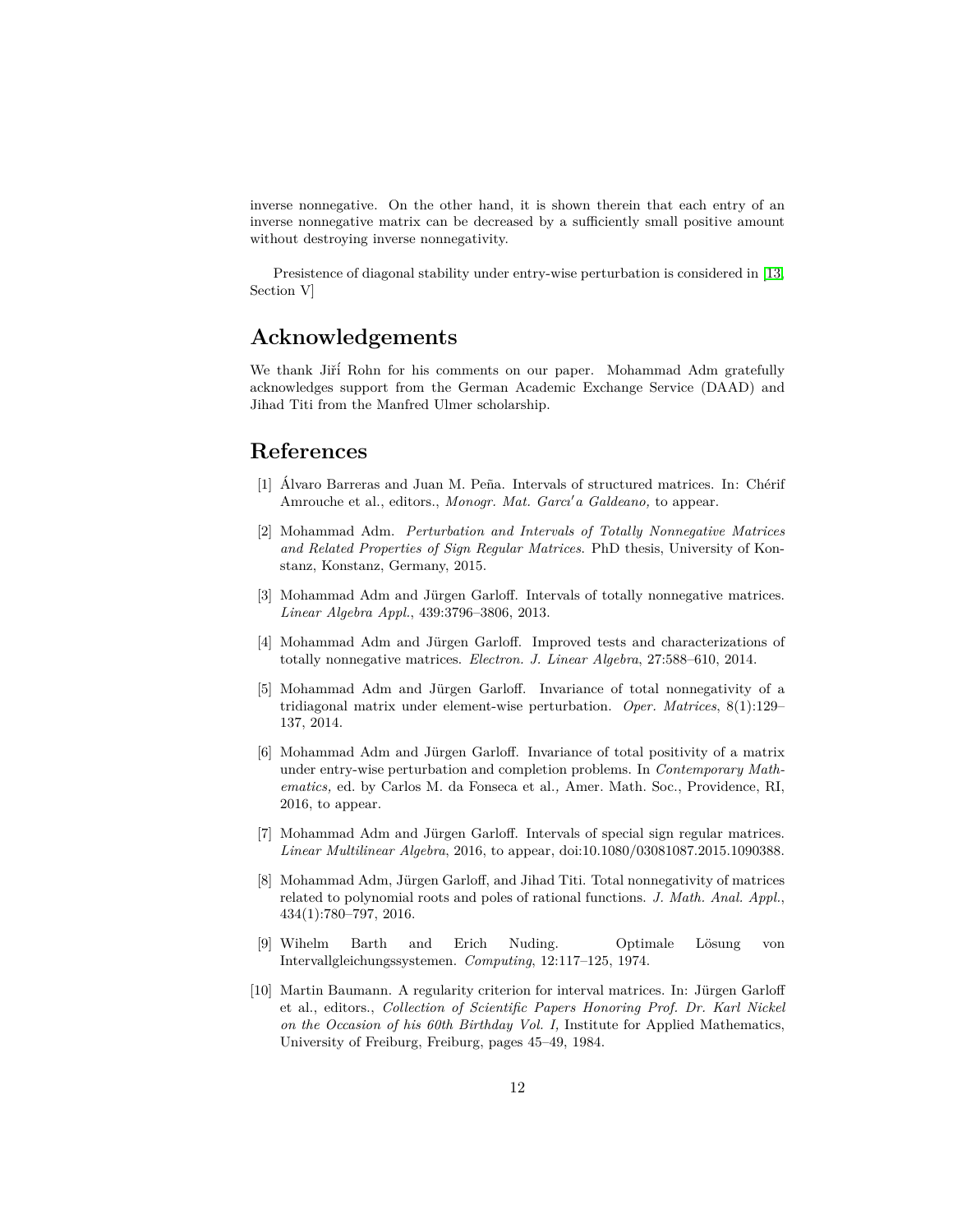- <span id="page-14-10"></span>[11] Stauisław Białas and Jürgen Garloff. Intervals of *P*-matrices and related matrices. *Linear Algebra Appl.*, 58:33–41, 1984.
- <span id="page-14-1"></span>[12] Shaun M. Fallat and Charles R. Johnson. *Totally Nonnegative Matrices*. Princeton Ser. Appl. Math., Princeton University Press, Princeton and Oxford, 2011.
- <span id="page-14-16"></span>[13] Mauro Forti and Alberto Tesi. New conditions for global stability of neural networks with application to linear and quadratic programming problems. *IEEE Trans. Circuits Syst.*−*1: Fundam. Theory Applic.*, 42(7):354–366, 1995.
- <span id="page-14-4"></span>[14] Feliks R. Gantmacher and Mark G. Krein. *Oszillationsmatrizen, Oszillationskerne und kleine Schwingungen mechanischer Systeme*. Mathematische Lehrbucher und ¨ Monographien, I. Bd. V. Abteilung, Akademie-Verlag, Berlin, 1960.
- <span id="page-14-2"></span>[15] Jürgen Garloff. Criteria for sign regularity of sets of matrices. *Linear Algebra Appl.*, 44:153–160, 1982.
- <span id="page-14-11"></span>[16] Jürgen Garloff. Vertex implications for totally nonnegative matrices. In: Mariano Gasca and Charles A. Micchelli, editors. *Total Positivity and its Applications,* Kluwer Academic Publishers, Dordrecht, pages 103–107, 1996.
- <span id="page-14-3"></span>[17] Jürgen Garloff. Intervals of almost totally positive matrices. *Linear Algebra Appl.*, 363:103–108, 2003.
- <span id="page-14-12"></span>[18] Jürgen Garloff. Pivot tightening for direct methods for solving symmetric positive definite systems of linear interval equations. *Computing*, 94(2-4):97–107, 2012.
- <span id="page-14-13"></span>[19] Jürgen Garloff and Nirmal K. Bose. Boundary implications for stability properties. In: Ramon E. Moore, editor. *Reliability in Computing,* Academic Press, Boston, San Diego, New York, pages 391–402, 1988.
- <span id="page-14-5"></span>[20] Ken R. Goodearl, Stephane Launois, and Tom H. Lenagan. Totally nonnegative cells and matrix poisson varieties. *Adv. Math.*, 226:779–826, 2011.
- <span id="page-14-14"></span>[21] David Hertz. The extreme eigenvalues and stability of real symmetric interval matrices. *IEEE Trans. Automat. Control*, 37(4):532–535, 1992.
- <span id="page-14-15"></span>[22] Jie Huang, Ronald D. Haynes, and Ting-Zhu Huang. Monotonicity of perturbed tridiagonal *M*-matrices. *SIAM J. Matrix Anal. Appl.*, 33(2):681–700, 2012.
- <span id="page-14-0"></span>[23] Rong Huang, Jianzhou Liu, and Li Zhu. Nonsingular almost strictly sign regular matrices. *Linear Algebra Appl.*, 436:4179–4192, 2012.
- <span id="page-14-6"></span>[24] Charles R. Johnson. Inverse *M*-matrices. *Linear Algebra Appl.*, 47:195–216, 1982.
- <span id="page-14-8"></span>[25] Charles R. Johnson and Ronald L. Smith. Intervals of inverse *M*-matrices. *Reliab. Comput.*, 8(3):239–243, 2002.
- <span id="page-14-7"></span>[26] Charles R. Johnson and Ronald L. Smith. Inverse *M*-matrices, II. *Linear Algebra Appl.*, 435(5):953–983, 2011.
- <span id="page-14-9"></span>[27] Eugenius Kaszkurewicz and Amit Bhaya. *Matrix Diagonal Stability in Systems* and Computation. Birkhäuser, Boston, Basel, Berlin, 2000.